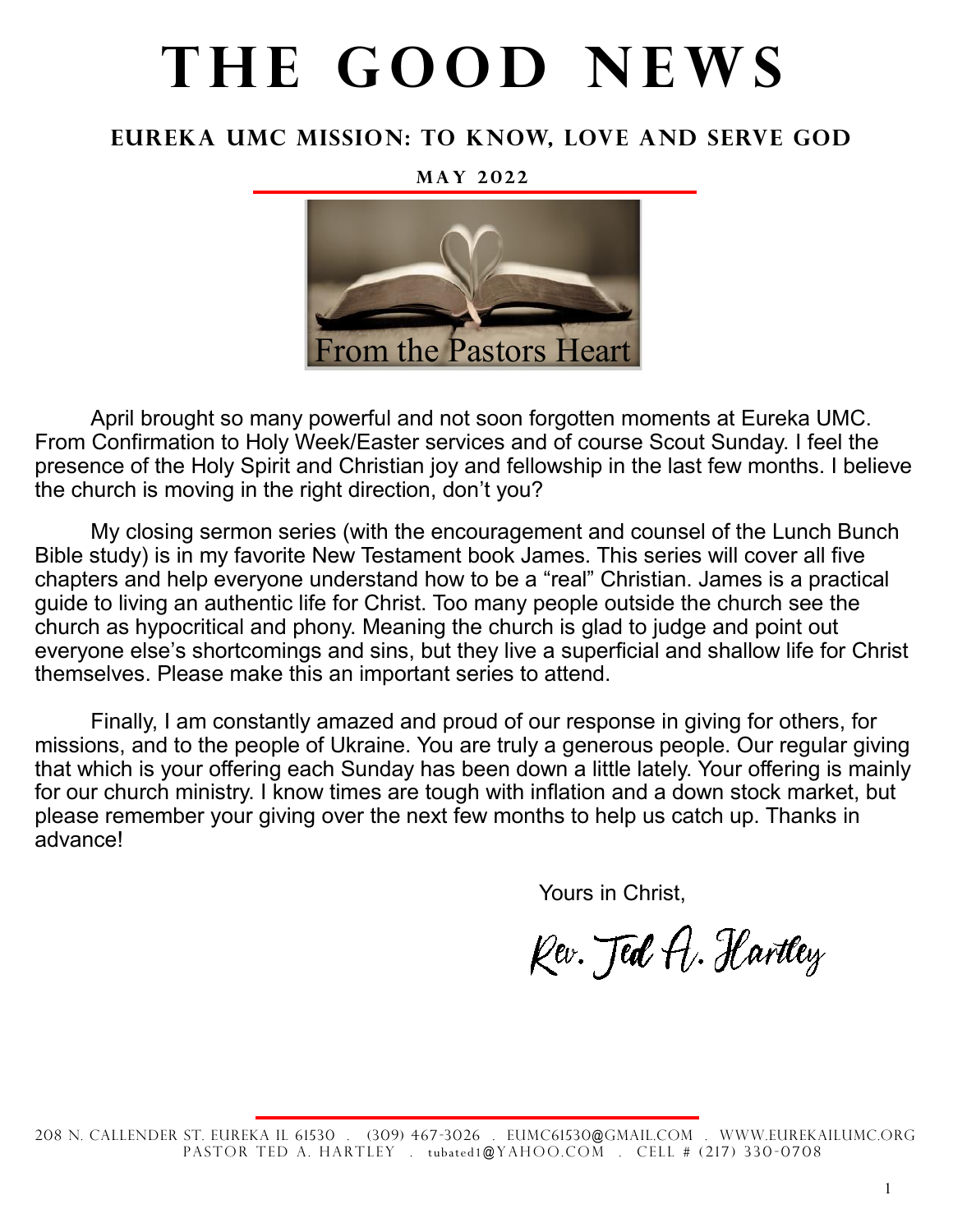## **Grow in Faith**

#### **Sunday Sermon Series**

**"Real" Christianity Thoughts from the Book of James.**

**May 1 - "More listening, less talking" James 1: 19-21**

**May 8 - "Faith and Works" James 2: 14-26. Also celebrating Mothers Day with a small gift.**

**May 15 - Guest Speaker from the Conference Childrens Services**

**May 22 - "Taming the Tongue" James 3: 2-12**

**May 29 - "How to handle conflict" James 4: 1-12**

**June 5 - " Pray - Sing - Restore" James 5: 13-20**

**\*June 12 - \*Pastor Ted A.'s final sermon "Glad to have been here" Philippians 1:3-11**

**\* Join us from 3-5pm June 12th as we celebrate Pastor Ted A's retirement.**



Annual Conference 2022—Pastor Ted A. and Tammy Traywick will be attending on behalf of EUMC as our church delegate.



Six EUMC Youth were celebrated in April for completing their Confirmation class! Pictured from L-R - Brody Littlejohn, Kane Schertz, Hudsyn Schertz, Pastor Ted A., Adrian Lee, Tanner Ellis and Chris Bunting are our 2022 Confirmation Class Confirmands!

Christopher Bunting (pictured) and Tanner Ellis (not pictured) were baptized on Palm Sunday by Pastor Ted A. in a horse trough.

And Peter said to them, "Repent and be baptized every one of you in the name of Jesus Christ for the forgiveness of your sins, and you will receive the gift of the Holy Spirit.- Acts 2:38 ESV

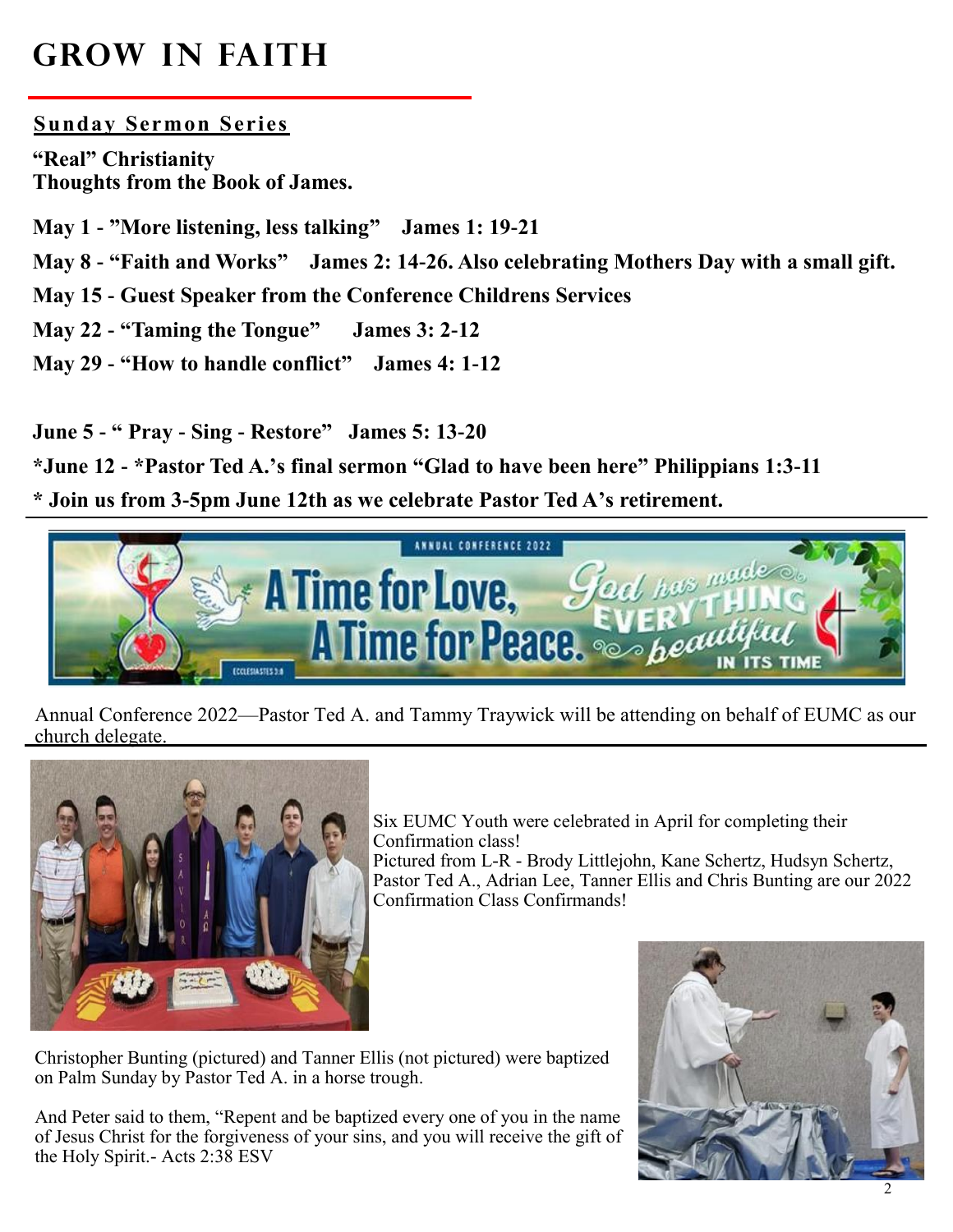# **GROW IN FAITH CONTINUED**



### **Appointment Announcement**

A new dual charge has been created that will combine the Eureka United Methodist Church with the Roanoke United Methodist Church and will be served by the current Roanoke pastor the Rev. Bob Herath and his wife, Juliana.

Rev. Herath comes to us with 31 years of experience in pastoral ministry with 7 of those years appointed as an associate pastor in larger congregations with responsibilities in youth and family ministries. Pastor Bob and Juliana are looking forward to becoming a part of the Eureka United Methodist Church family. Their appointment will begin on July 1, 2022. With the appointment they will make their residence at our parsonage. Welcome Pastor Bob and Julianna!

#### **New way to give to EUMC!**

Contributions can now be debited automatically from your checking or savings account or processed using your credit or debit card. Our new electronic giving program offers convenience for you and provides donation consistency for our congregation.

Vanco Online and Mobile Giving allows:

Anytime and anywhere giving, conveniently and securely.

Schedule for and manage recurring offerings.

View your complete online-giving history.

#### Make a donation online:

**<https://secure.myvanco.com/L-Z55X/home>** or click the donation button on our website www.eurekailumc.org.

You can also download the Vanco Mobile App through the Apple App Store or Google Play store. You will need to search for Eureka United Methodist Church.

\*\*Note: You will need to click on SIGN-UP to set up a profile the first time.

If you need assistance on getting this set-up, don't hesitate to reach out to Renee Hinnen. If there is a big enough interest, she will set-up a "training session"!

#### **Pet Blessing at Eureka Lake Park**



The Eureka Kiwanis and Pastor Ted A. will once again be blessing pets and their owners on Saturday, May 21 from 10am - 2pm! Visit the pet blessing station with Pastor Ted A. who's giving a blessing to pets of all kinds and their owners! We could use a couple of volunteers to help Pastor that day.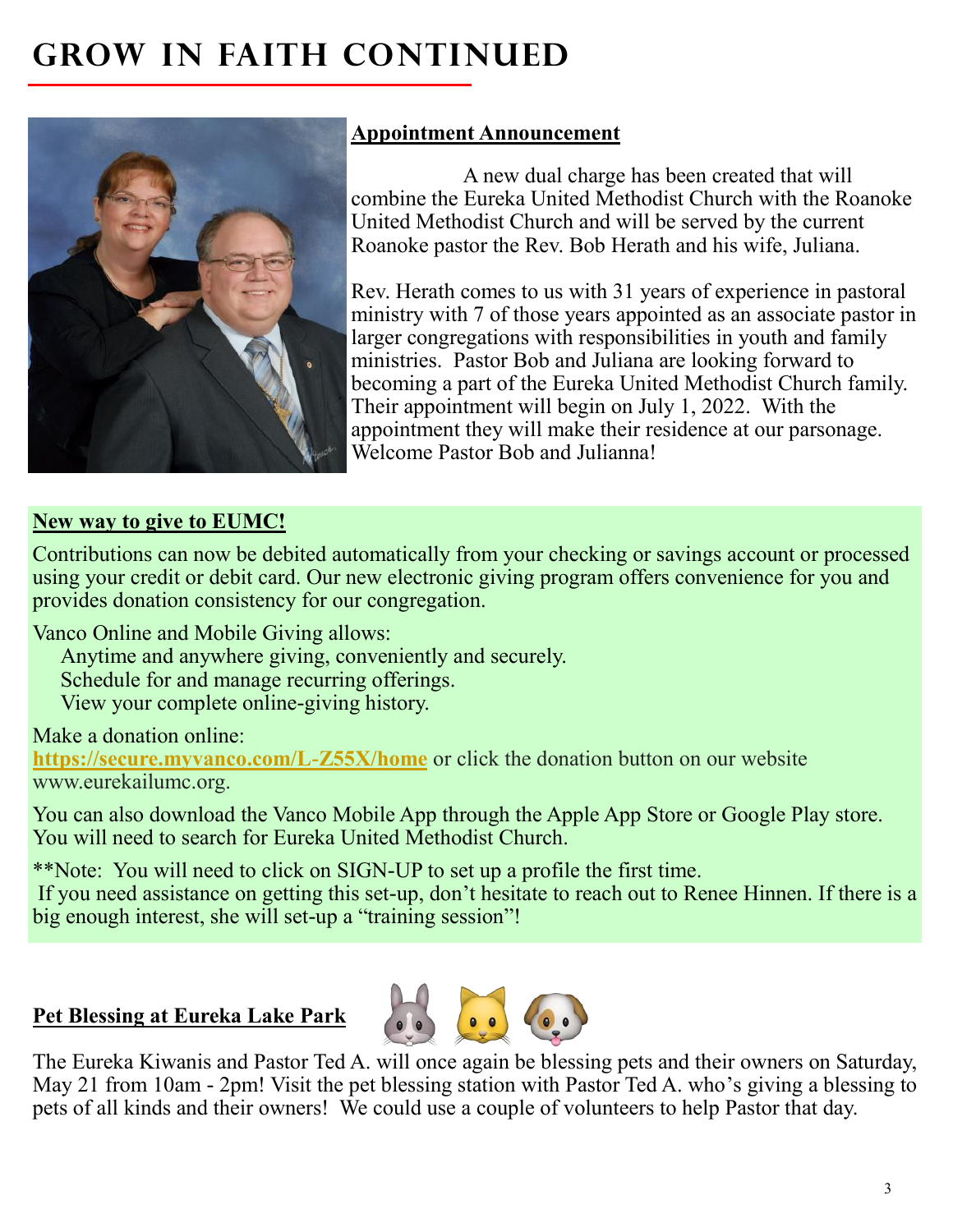# **Mission and Ministry**

#### **Mission Spotlight for 2022**

January - Heartline and Heart House = \$150.00 February - Midwest Mission Distribution Center = \$ 300.00 March - Joni and Friends  $=$  \$650.00 April - Meals on Wheels = \$720.00 **May - Our Conference, Our Kids =**  June - Love Packages = July - The Salvation Army = August - Evenglow Lodge = September - Africa University =  $October - ADDWC =$ November - Amity Bible Foundation = December - St. Andrews Potato Project =

Missionary Support

Alicia Wright - India

Connie Wieck - China

Priscilla Jaiah - Liberia

Jeff Spence - Taiwan







Our Mission

**Sustaining Love's Embracing Arms.**

Our Vision

**Embracing the Spiritual Life Ministries at The Baby Fold, Chaddock, Cunningham Children's Home, Lessie Bates Davis Neighborhood House, and Spero Family Services to ensure the continued inclusion of Christ-centered spiritual care in their healing work.**

Our Conference Our Kids

**The churches and people of the Illinois Great Rivers Conference of the United Methodist Church are raising an endowment fund for the spiritual life and chaplaincy programs at our five children's agencies.**

Our Hope

**We invite all of our churches, our households, our people, and our communities to join us in celebrating and loving the spiritual lives of our kids by joining together in this special giving opportunity.**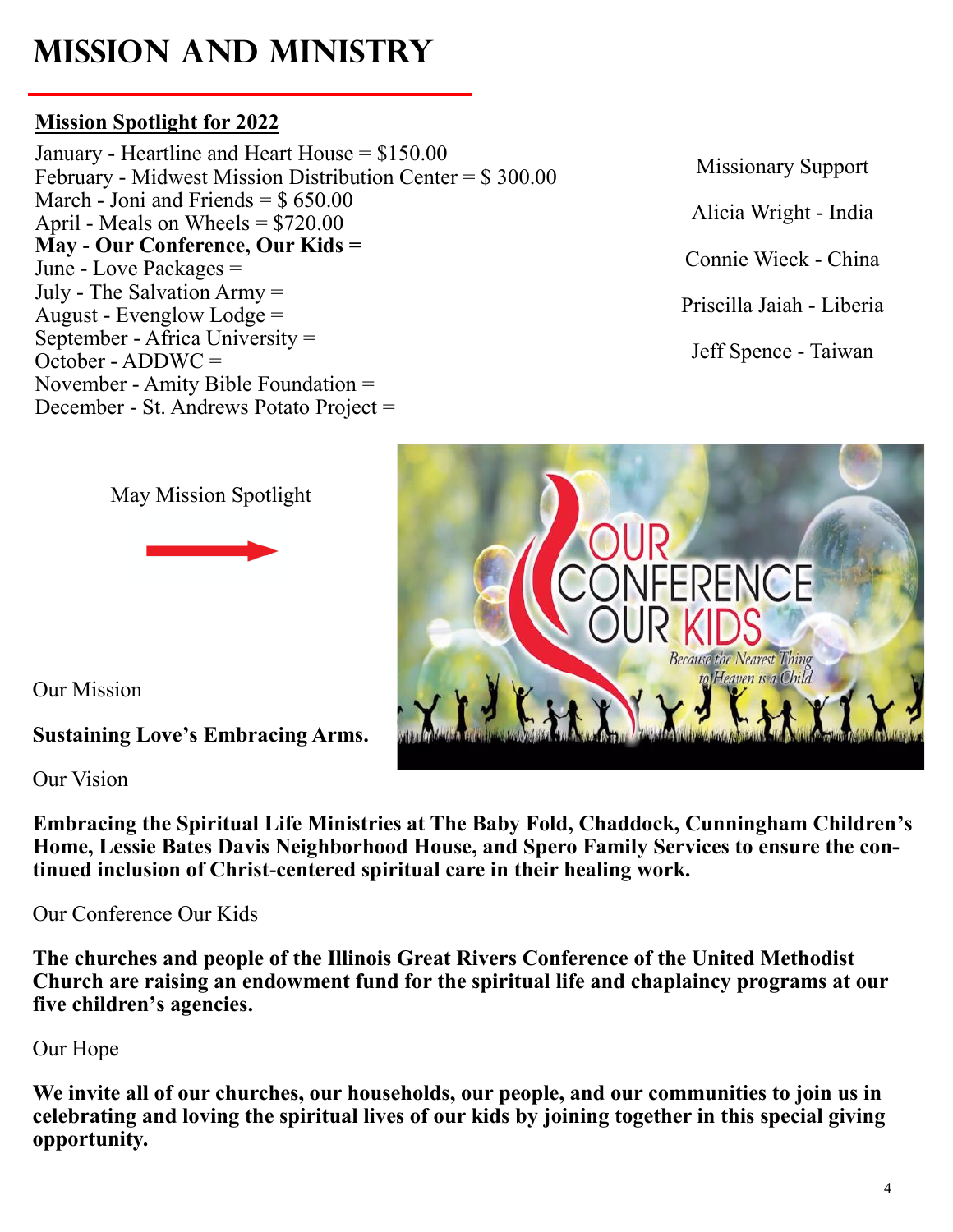# **CHILDREN & YOUTH**

#### **Childrens Church**

Calling all kids! Join Children's Church following Children's message. Would you like to help out with Children's Church? Kathy is looking for anyone who would like to fill in when she is not available. Lesson plans would already be arranged!

#### **Youth Group**

Do you have a young person that would like to learn more about Christ and have fun while doing it? The EUMC Youth Group is the place to do it! The second and fourth Sunday at 6:00pm in the remodeled church basement is where its happening! See Pastor Ted for more information.

#### *Schedule:*

May 22 - TBA June 5 - TBA

Our Youth Group on April 24 took on St. Marks Lutheran Church in Washington in bowling and laser tag. Adrian Lee had the highest score in bowling - 109! The Eureka UMC youth were victorious in both events. A paintball war is going to be rescheduled.

Have you noticed our youth taking on jobs at the church like Chris Bunting reading scripture and Brody Littlejohn helping prepare and serve in our fellowship time? What a great group of youth!

#### Prayer for the end of the school year!

At the end of this school year we give thanks to God: For all the teaching and learning that has taken place in our school, both in and out of the classroom, for the talents and gifts that have been shared and the challenges that have been faced; for the burdens that have been lifted and the hurts that have been healed; for the respect and care that has been given. We give thanks for the friendships that have just begun and for those that have grown. For the faith that has been lived in our daily struggles, for the hope that has lifted our hearts on the dark days and for the love that has kept us going. We give thanks for the community that we are, and we ask you Lord - Bless our students as they take their exams: may your Spirit inspire them with confidence and calmness. Bless our families as we take our vacations, may our time together leave us with memories to cherish. Pour out your love on us that we may return renewed and refreshed to continue our journey together . We make this prayer through Christ our Lord, Amen.



Sunday, April 24, EUMC celebrated the Eureka Cub Scout Troop 257 along with Earth Day. Common theme - leave it better than you found it.

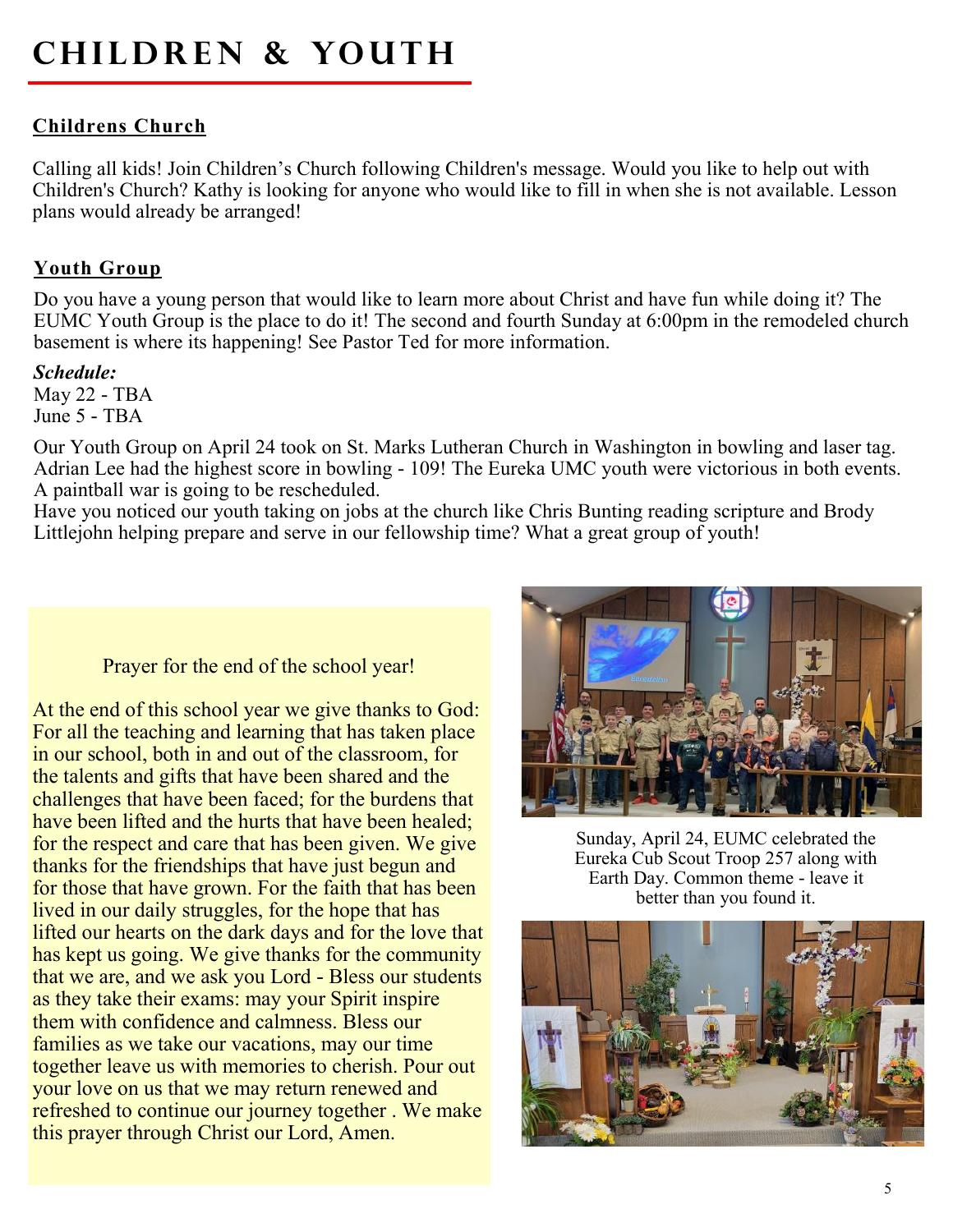Please look over the items listed below that you may be willing to take care of at your leisure. We ask that items be completed by July 1, 2022

|                      | - Fellowship Hall                                                                  |                                             |  |
|----------------------|------------------------------------------------------------------------------------|---------------------------------------------|--|
|                      |                                                                                    | o Remove Vent and clean - _________________ |  |
|                      | Basement                                                                           |                                             |  |
|                      |                                                                                    |                                             |  |
|                      | Garage                                                                             |                                             |  |
|                      |                                                                                    |                                             |  |
|                      |                                                                                    | Outside                                     |  |
|                      |                                                                                    |                                             |  |
|                      |                                                                                    |                                             |  |
|                      |                                                                                    |                                             |  |
|                      |                                                                                    |                                             |  |
|                      | Window Washing of all windows inside and outside (A member has hired a company and |                                             |  |
| donated in the past) |                                                                                    |                                             |  |
|                      | Eaad Dantou                                                                        |                                             |  |

- Food Pantry
	- o Furnace filters changed -





### **Thursday, May 5th at 1:00pm**

**This toe tapping musical delight is sure to be enjoyed by all!** 

**The musical performance begins at 1:00pm in the Fellowship Hall, with refreshments to follow Open to the public and free for all to enjoy!**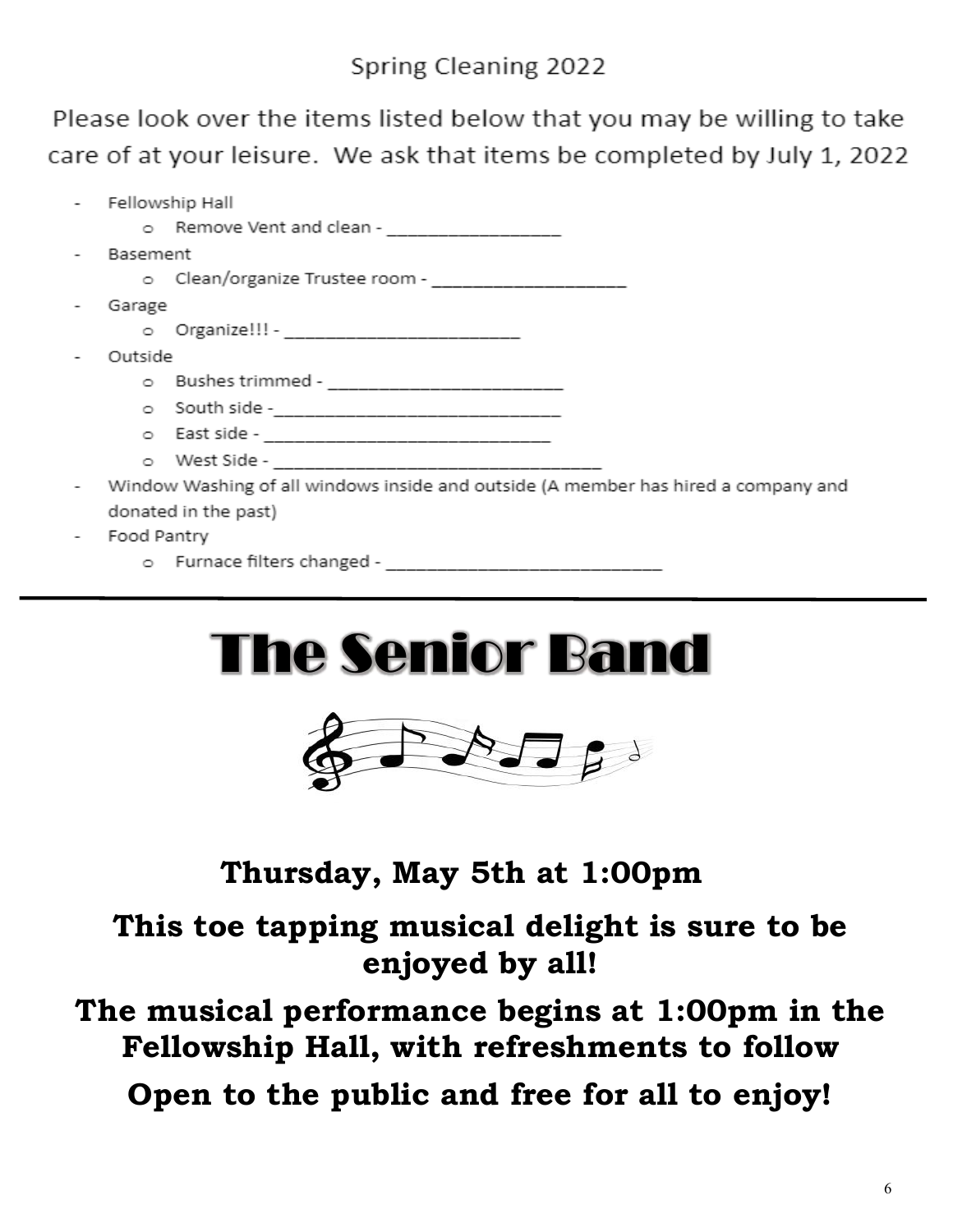# **Blessings and Prayer**

### **Birthday Celebrations**

- 5 Mia Hoelscher
- 5 Margo Tennis
- 7 Ed Steinbeck
- 15 Kathy Jo Bunting
- 17 Rosalee Shanklin
- 22 Kane Schertz
- 23 Nancy Bishop
- 27 Judy Robenstein

### **Anniversary Celebrations**

Are you celebrating an Anniversary in May? Lets us know about it, we'd love to celebrate with you. Let the office know at eumc61530@gmail.com.

### **Keeping you in Prayer**

Pray for…..

the people of Ukraine

our Pastor and incoming Pastor

our Congregation

those in our community suffering with COVID and other illnesses

those who are grieving, hurting or lonely

the least, last and lost and those who do not yet know Jesus

those in service to God, country and our community

Pray that you feel God's Love and Grace for you